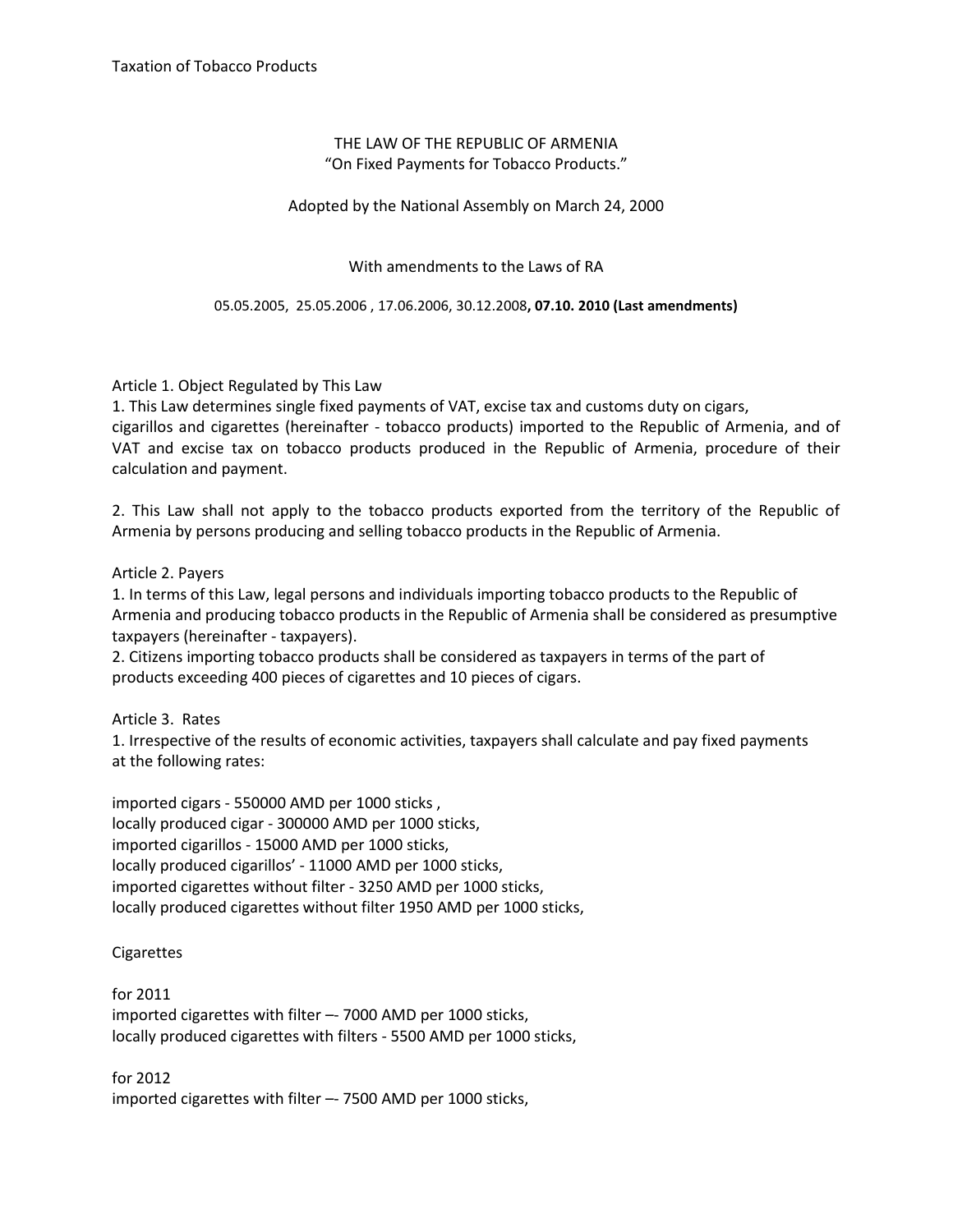locally produced cigarettes with filters - 6250 AMD per 1000 sticks,

for 2013 imported cigarettes with filter –- 8000 AMD per 1000 sticks, locally produced cigarettes with filters - 7000 AMD per 1000 sticks,

## Article 4. Accounting

1. The sale of tobacco products in the Republic of Armenia shall be exempt from VAT.

2. The taxpayers:

a) shall keep separate accounting records for the import, production and sale of tobacco products;

b) shall calculate and pay other taxes determined by the legislation for this part of activities, and for other types of activities -taxes and other obligatory payments determined by the legislation;

c) shall credit the amounts of VAT indicated in tax invoices of other suppliers submitted for goods and services received in the line of tobacco products produced by taxpayers in the Republic of Armenia - from presumptive tax accrued in accordance with clause 1 of Article 3 of this Law;

d) shall be exempt from the obligation of submitting reports on VAT and excise tax to the tax bodies of their registration area -in the part of activity subject to taxation by this Law. 3. The tax privileges determined by the legislation on customs duty and/or VAT and excise tax shall

be terminated for taxpayers in the part of import, production and sale of tobacco products. 4. Taxpayers, as well as persons not considered as taxpayers according to this Law, that are selling tobacco products in the territory of the Republic of Armenia, shall not book in accounting records the rate and the amount of VAT written out for the sale of tobacco products imported to or produced in the Republic of Armenia. When separating the tax amount, the VAT to be paid to the state budget shall be calculated and paid according to the general procedure, irrespective of the payment of presumptive tax.

5. Persons not considered as taxpayers according to this Law that are selling tobacco products in the territory of the Republic of Armenia, shall add the amounts of VAT paid for the sale of goods (material resources, fuel, works and services booked to cost of sales) to the purchase cost of goods (cost of sales) amounting to the share of the tobacco products sales turnover in the total sales turnover.

## Article 5. Payment

1. The fixed payments on tobacco products imported to the Republic of Armenia shall be paid within ten days from the day of the import according to the procedure established by the Government of the Republic of Armenia.

2. The fixed payments on tobacco products produced in the Republic of Armenia shall be paid by the results of each month - till the 25th day of the following month. Within that period the taxpayers shall submit the fixed payments calculations to the tax bodies of their registration area in accordance with the form established by the Ministry of State Revenue of the Republic of Armenia.

Article 6. Administrative Normative Acts on Application of this Law The administrative normative acts on application of this Law shall be adopted by the Ministry of State Revenue of the Republic of